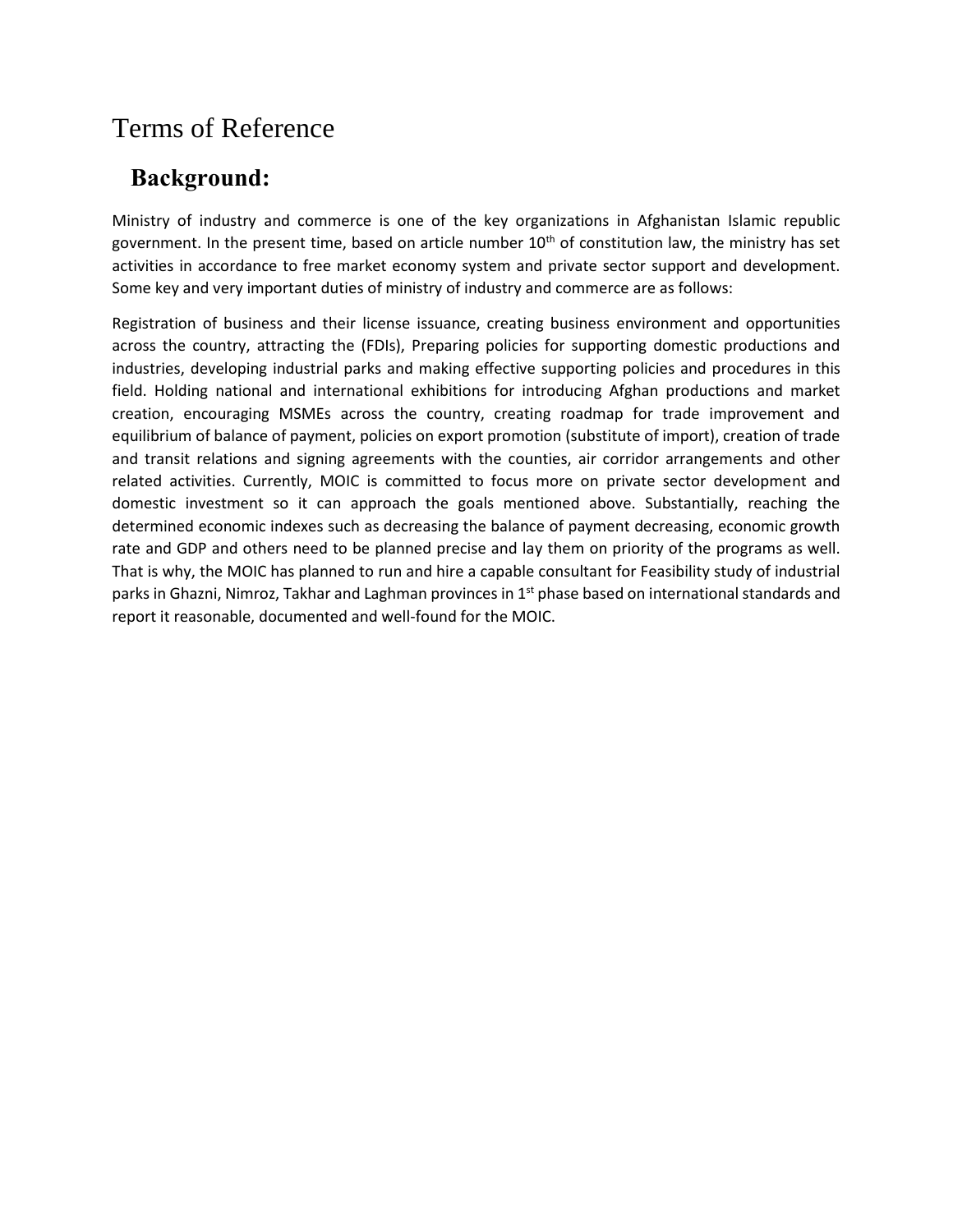#### **General Information**

The project was developed by Ministry of Industry and Commerce of the Government of Afghanistan (GoA). The assistance provided under the project aims at supporting the development of industrial park to enhance domestic and foreign investments in the country. Accomplishment of the project objectives will support the achievement of the priorities outlined in the Afghanistan National Development Strategy and reduction of poverty through employment generation, and revitalization of the private sector.

Overall Program is assisting the Government of Afghanistan in:

- Reactivating economic activity
- Opening avenues for industrial development and economic diversification
- Supporting the transition from a state-owned and managed economy to a modern, private sector-led economy
- **EXP** Creating an enabling business environment for international and local investors;
- **Supporting the competitiveness of Afghanistan exports in international markets.**

Industrial parks are particularly suited to the achievement of the above objectives in the post crisis Afghanistan context, insofar as they allow for the provision of infrastructure and security for investments in the country. Additionally, when undertaken in the framework of Public-Private Partnerships, they could enlist the financial and managerial capabilities of the private sector in widening the scope of productive activity in the country.

Industrial Parks are created under widely different names and with different policy intentions. What is common to all efforts is the provision of land, infrastructure and investor/business support services that could facilitate one or more of the following:

- Establishment/expansion of value chains by clustering similar or linked industries
- Stimulation and absorption of new technologies through technology parks
- Incubation of new businesses
- Catalyzing economic activity in specific locations
- Provision of stable infrastructure and competitively priced land and services for businesses
- Stimulation of export industry through establishment of tax free zones, bonded warehouses and efficient trading and transport infrastructure and trade related services
- Assurance of security for business investments and assets through the location specific provision of security services
- Concentrating the location of industries for improved municipal zoning, urban planning and/or environmental impact management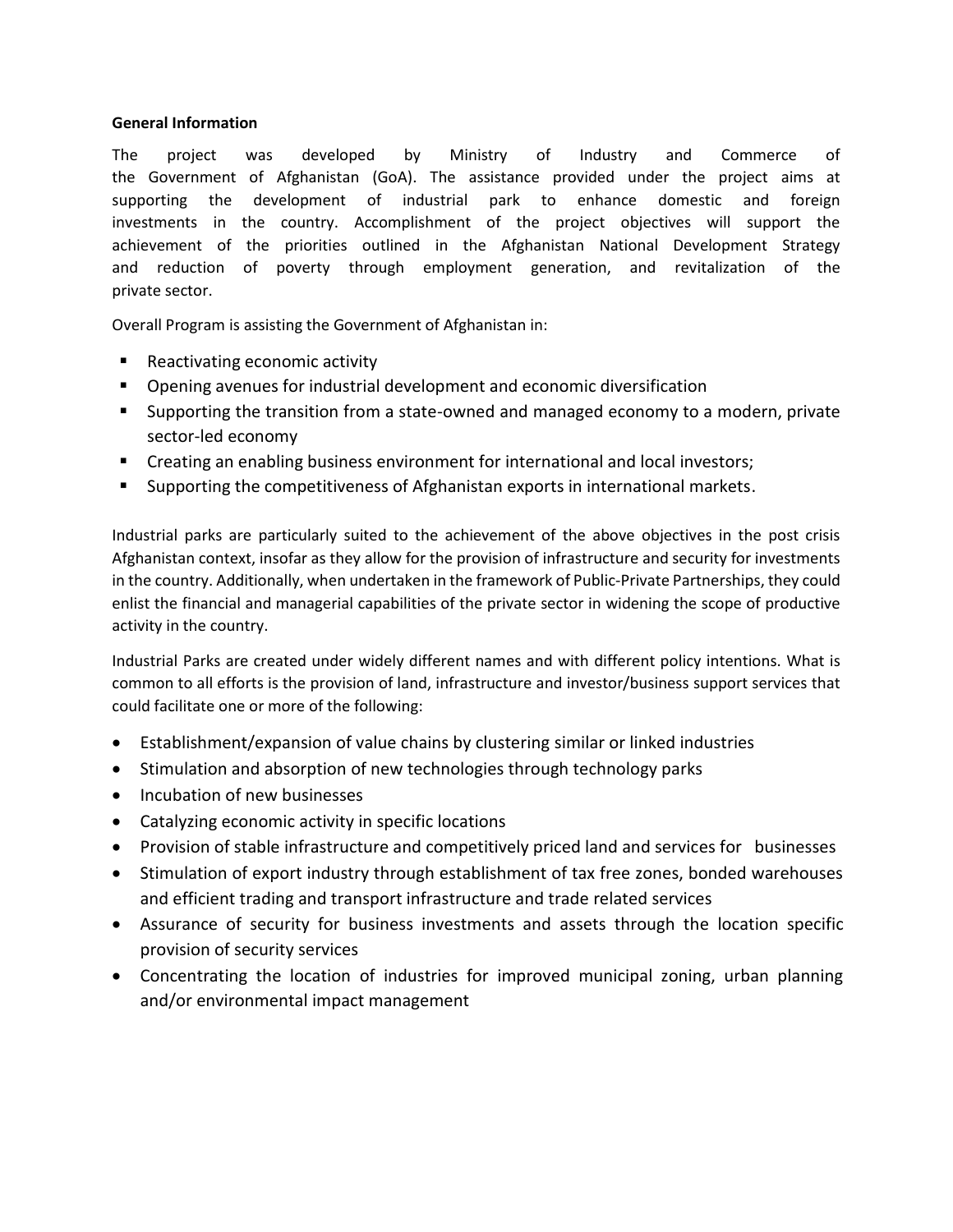# **The objectives**

The general objective is to establish competitive modern Industrial Parks with all attendant facilities within this Industrial Parks in four provinces Ghazni, Nimroz, Takhar and Laghman.

### **Scope of Works**

The Consulting Company or Consultant will carry out Feasibility Study of the Industrial Parks. This Feasibility study will include site topographical survey with detail and preparation of detail site plan for the future design of infrastructures of industrial park, Environmental, Impact Assessment (EIA), Social Impact Assessment (SIA) for above mentioned industrial parks sites.

The assignment will consist of the following main aspects

**Output 1:** A -feasibility study for a parks located in (Ghazni, Nimroz, Takhar and Laghman), which will encompass the below-described deliverables:

- $\downarrow$  A Strengths, Weaknesses, Opportunities, and Threats (SWOT) Analysis of mentioned parks as a location for regional and national economic activity.
- $\frac{1}{2}$  An industrial survey to be conducted in mentioned provinces
- $\uparrow$  An assessment of environmental and social issues on the site, including resettlement, if required.
- $\Box$  More detailed feasibility/viability study for an industrial parks proposed to be established in the upcoming selected area of mentioned provinces
- $\uparrow$  A final report/summary of findings of the above aspects which would form the conclusions and recommendations of the work undertaken under this assignment and be an input for the formulation of the Road Map for the establishment of industrial Parks in relevant province of Afghanistan.

**Deliverable 1.1: SWOT analysis of** (Ghazni, Nimroz, Takhar and Laghman Sites**)**:

The output will establish a broader perspective in order to assess the overall potential for economic development in Ghazni, Nimroz, Takhar and Laghman provinces. Through this output, a comprehensive SWOT analysis will be conducted at the Provincial level. The analysis will consider national, regional (Pakistan, Iran, India and Uzbekistan and international competition and development trends. The analysis will build upon desk study, field work and interaction with provincial authorities as well as private sector representatives.

#### **Deliverable 1.2: An industrial survey of Parks**

The industrial survey will build upon the preceding output by examining, in depth, the prospects for industrial park development in mentioned provinces. This should specifically encompass the levels of infrastructure, the sectorial development prospects in the Province, business opinion of local and regional business prospects and any prior analyses Conducted on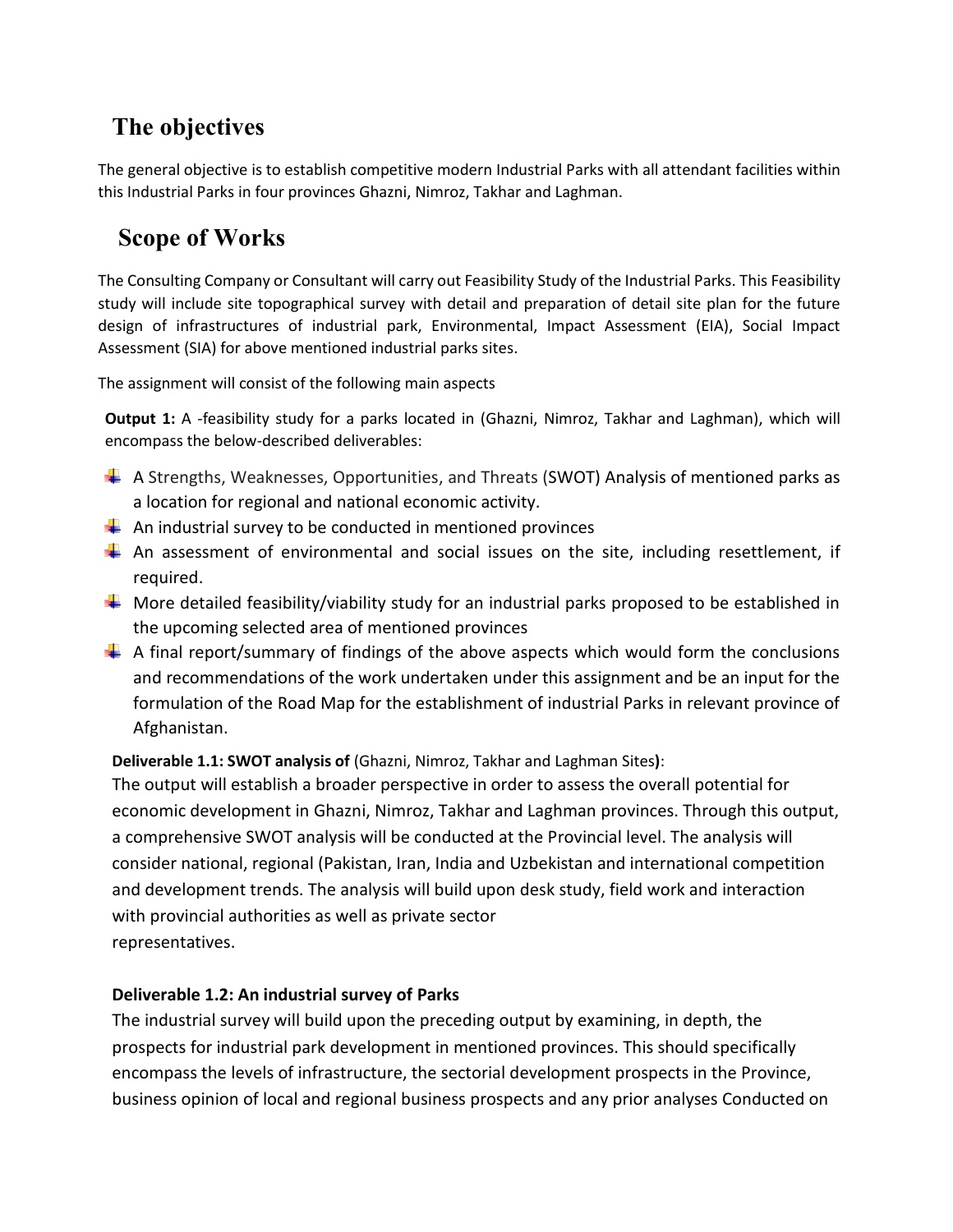the subject. The deliverable should be in the form of an analysis of local competitive advantage for each province.

**Deliverable 1.3: A feasibility/viability study for an Industrial Zone proposed to be established in the preselected area of (Nimroz, Ghazni, Takhar and Laghman)**

The Consultant will be required to undertake a feasible study for Ghazni, Nimroz, Takhar and Laghman industrial Parks. That study should include:

 An assessment of the proposed area for the establishment of the park: The point of departure for the feasible study should be a factual verification of the state of play in the development of the industrial parks in the mentioned provinces. This factual verification should be done through interviews and documentation collected from concerned

regional and local Government authorities — The consultant will meet with all stakeholders, including the team from MoIC, as well as the provincial team, to understand the vision for provincial parks and other stakeholders that may be identified.

- A detailed evaluation of the potential financial viability/sustainability of the proposed zone and the definition of appropriate management models recommended on the basis of international best practices in PPP management of industrial park: The study should examine other provinces in Afghanistan and in the Central Asia, in order to benchmark development and user costs for the land and the infrastructure for the Industrial Park. This analysis will serve to establish viable and realistic cost parameters as well as indicate viable sale or lease costs for the plots of land to the client companies for the Industrial Park at mentioned provinces. The financial analysis should estimate the likely pricing of land and services offered by the parks to be competitive with other parks at the national or regional levels. It should also examine the sensitivity of the financial viability of the zone to different modes of financing between public and private sector and to different levels of debt: equity ratios in that financing. The feasibility study should propose different models of Public/Private Partnerships used in the region and elsewhere that could be models for operating the park.
- A market analysis: The study will build upon the results of output 1 and deliverables 1.1 and 1.2. This assessment will examine a sectorial approach to the development of the industrial Parks, and also the possibilities for stimulating the opportunities for sub-contracting linkages between enterprises located in the park and others located in the province/elsewhere in Afghanistan. A sectorial approach will help focus the business plan of the zone while the promotion of subcontracting arrangements would fortify local and national economic development. The market analysis will help determine the kind of activities/services that could be located in mentioned Parks (e.g. industry, trade, logistics, training and technical centers). The market plan should estimate likely scenarios of Park occupancy/tenancies or purchase of industrial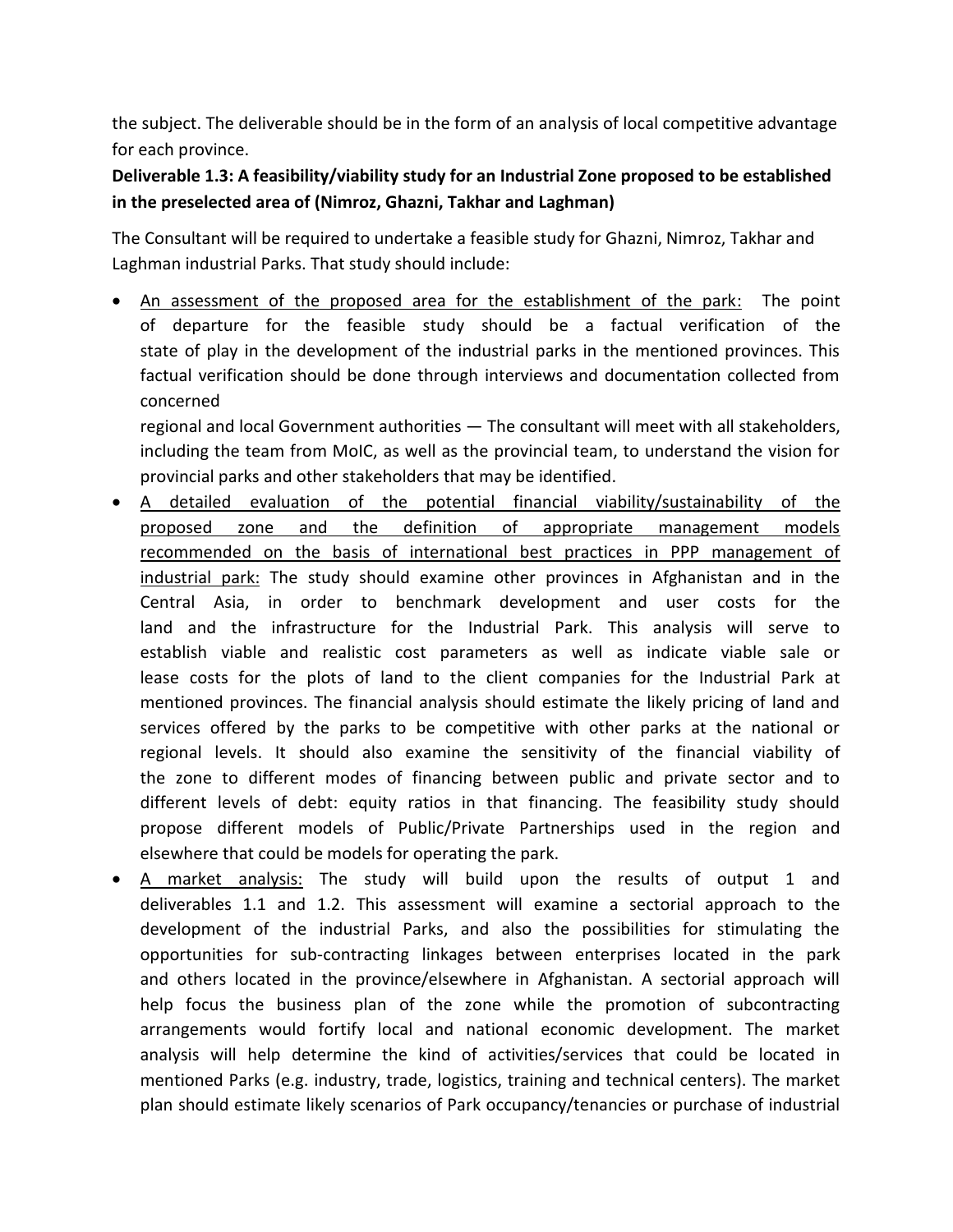plots by investors, thereby estimating the operating income stream to be used in the prefeasibility study.

- Institutional recommendations on public regulation of the Industrial Park: Work undertaken by other development partners has advocated a public regulatory and management system for industrial zones in Afghanistan. These models should be critically analyzed and compared to models adopted by other countries to advocate regulatory mechanisms that are simple, efficient and which can be realized within the limits of human and institutional resources available in Afghanistan.
- Environmental analysis assessing significant environmental impact, if any, posed by the park. Recommendations will be provided by the consultant to mitigate those impacts.
- Specification of financing scenarios for the development of the Industrial Park: These scenarios should cover the following aspects:
- Division between public (concession or grant) funds and commercial financing
- Sensitivity analysis of the viability of the industrial zone to different ratios of grant versus commercial funding
- Analysis of the payback period for investment in the development of the zone under different assumptions of public/private investment.

#### **Deliverable 1.4: Final report/Summary of findings**

The consultant shall produce a summary of findings of the five aspects above which would form the conclusions and recommendations of the work undertaken under this assignment.

#### **1.5:Methodology**

As part of the technical documentation supporting their RFP for this assignment, prospective consultant should specify the methodologies they will use for conducting the above listed outputs/deliverables, unless clearly indicated in the previous sections of this document. These methodologies would need to be approved by MoIC prior to the survey commencement. Since the feasible study is closely related to other work done on industrial Parks by international development partners in Afghanistan, the consultants should rely on information from previous studies and surveys, already carried out in the frame of this project or conducted in the country in relevant fields. These sources will be made available by MoIC on the occasion of the contract inception meeting and will have to be augmented by field investigations undertaken by the consultant for the specificities of the alternate selected sites. The feasibility and feasible studies will be based on three elements: (i) desk study of available literature relevant to the deliverables; (ii) field visits for data collection with regard to the technical analyses (iii) in depth qualitative and quantitative data collected from the field visits and literature as to the institutional support and business models that could be adopted for the industrial park. The above will require a high degree of interaction with local authorities and business organizations, including the Governor's office, the Provincial Council, the Provincial Investment Commission, the Chamber of Commerce, business services providers and universities. In addition, particular attention should be paid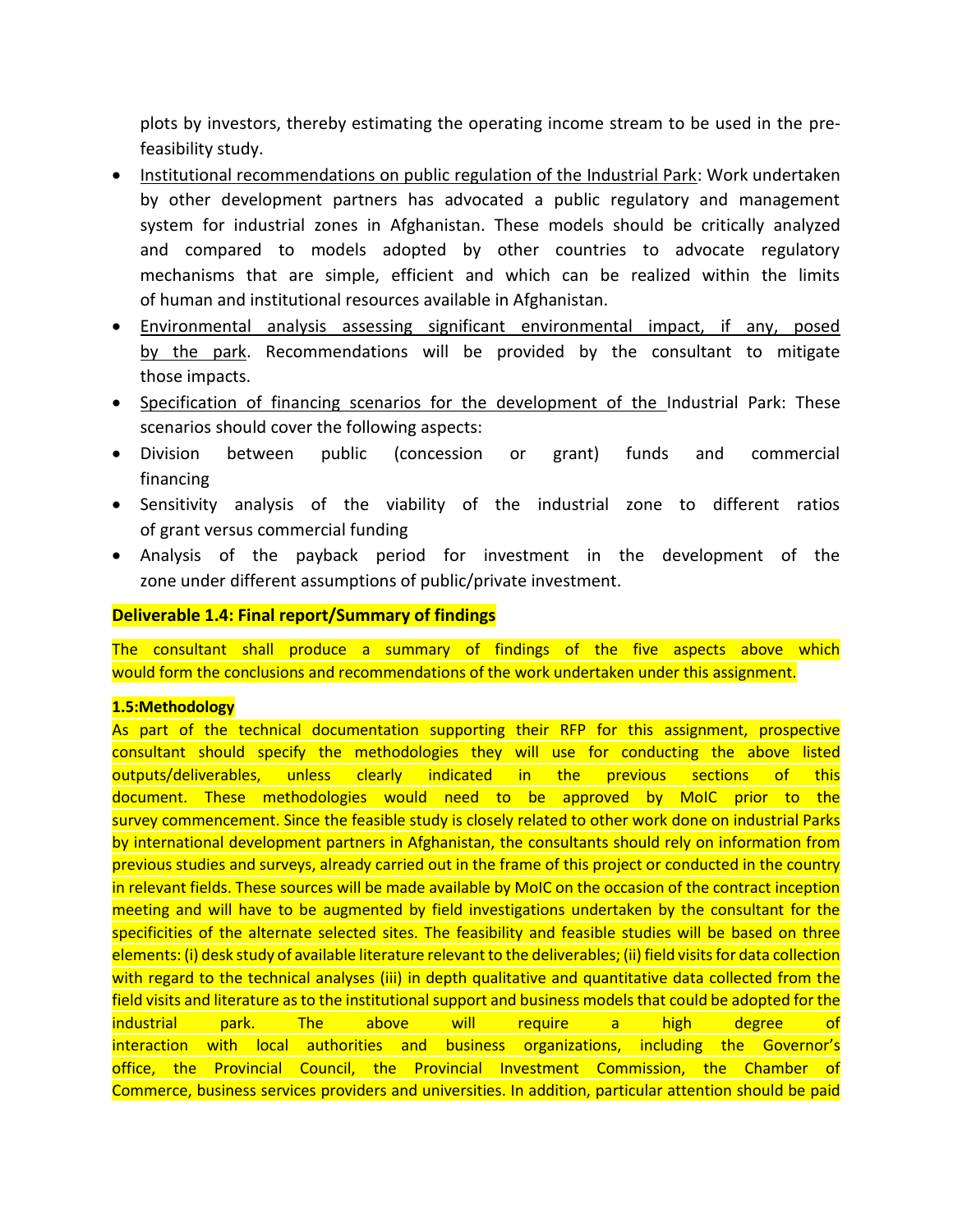by the consultant, where relevant, to regionally-established park (Pakistan, Iran, India, Uzbekistan, etc.) seen as potential competitors/possible technical references. Each output/deliverable, as elaborated above, should be the subject of specific sub reports that will be reviewed and approved by MoIC.

Detail of the work is as below:

### **2. Topographical Survey of the Project Site:**

Topographic Surveys are used to identify and map the contours of the ground and existing features on the surface of the earth or slightly above or below the earth's surface to identify existing condition of the industrial parks on the face of paper, Topographical survey will be done by D-GPS or Total Station machine and below data will collect during this survey:

- **Shall identity and take Coordinates of the boundary of the industrial park.**
- Will take coordinates of existing structures in the site which are include, existing roads, walkway, pipeline, public and private buildings, existing streams and poles, existing electrical line and all the existing structures which are inside the area.
- Consultant will take minimum 15 GPS point in one Hector or as per the site geographic condition.
- **•** Establishing a "Benchmark". This benchmark will serve as a control point to establish the horizontal and vertical positioning (elevation). Typically, the benchmark's coordinates will be determined by using an existing geodetic monument or by measuring the location of the monument complemented with GPS instrumentation. All the field measurements are linked to this benchmark location which allows the surveyor to achieve 3 dimensional coordinates for every observed measurement. Afterwards, all the gathered data is analyzed and converted to a drawing using a CAD program. The topographic map is then delivered electronically to a designer who will then use the map to for their specific needs.
- Minimum five BM's will install by the size of 80x40x20 Cm at each industrial park site.

After the completion of site topographical survey raw data will change to map and will used AutoCAD software.

#### **1.** 2.1 Bench Mark Spacing:

The required density of benchmarks will depend on terrain, vegetation and base on the Pre-Feasibility study. They should be of sufficient density to decrease survey time for subsequent leveling requirements. The advantage of density must be weighed against the greater initial cost for establishing extra benchmarks. They will follow up below suggested spacing for benchmarks on this Pre-Feasibility Study project:

1. A secondary line of semi-permanent benchmarks along one right-of-way line spaced at 300 meters (or approximately 1,000 feet) or less horizontal distance, the primary line being the permanent base control monuments.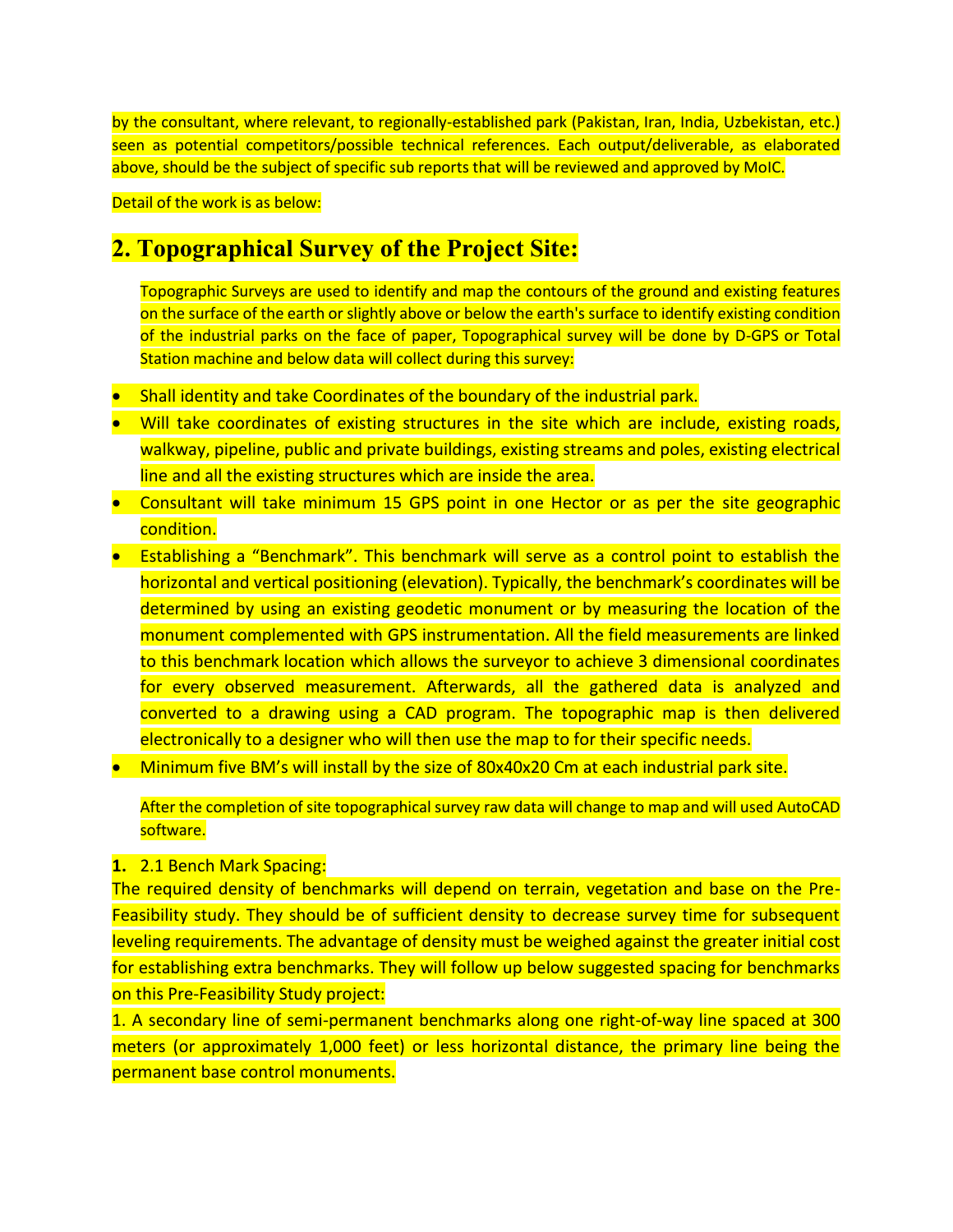2. Successive benchmarks should not be separated (vertically) by more than two "turns" or 7 meters (or approximately 24 feet) in elevation. Relative elevation and ease of access to bench marks is more important than the horizontal distance between them.

3. Bridge sites and major drainage sites should have at least two benchmarks placed outside the area to be disturbed.

4. At interchanges, two benchmarks should be established for each quadrant in addition to those required for the structure(s).

#### **2. Bench Mark Location & Types:**

Consultant will place Benchmarks in locations suitable for the intended purpose and permanence. Utility poles, ornamental trees, or fire hydrants should be avoided, and also we have two below types of Bench March.

#### **3. Permanent benchmarks:**

Benchmarks that are to remain as reliable elevation references over a period of years, or even for extended construction duration, such as major structures, consultant should generally meet the following criteria:

1. Place in stable, undisturbed original ground.

2. Establish on abutments or wing walls of older existing structures that have become stabilized.

3. Locate near "join" lines of cross streets, intersection of sidewalks and existing facilities outside of the construction area.

4. Select locations with locally level terrain. A benchmark on top of a high slope is not as desirable as one lower on the slope, provided all other criteria can be met. Quite often, the positions of horizontal (traverse) points are not compatible with project use of benchmarks, but are compatible with other considerations. In such instances, benchmarks in more usable locations should be established from the traverse control. 5. Utilize baseline monuments when practical. 6. Benchmarks destroyed during construction activities must be replaced to ensure a minimum of one benchmark per thousand feet.

#### **4. Temporary Benchmarks:**

Less permanent benchmarks may be required for a limited use period for a specific survey operation, i.e., slope staking. Such stakes are called temporary benchmarks and they are not perpetuated after construction. Temporary benchmarks are usually marked with wooden stakes

### **Marking of Temporary Benchmarks:**

The density of benchmarks in the project area can be a source of confusion and possible error through misidentification. It is important that each be uniquely identifiable by name, number, or location and marked with the appropriate identification code. During periods of use, a flagged or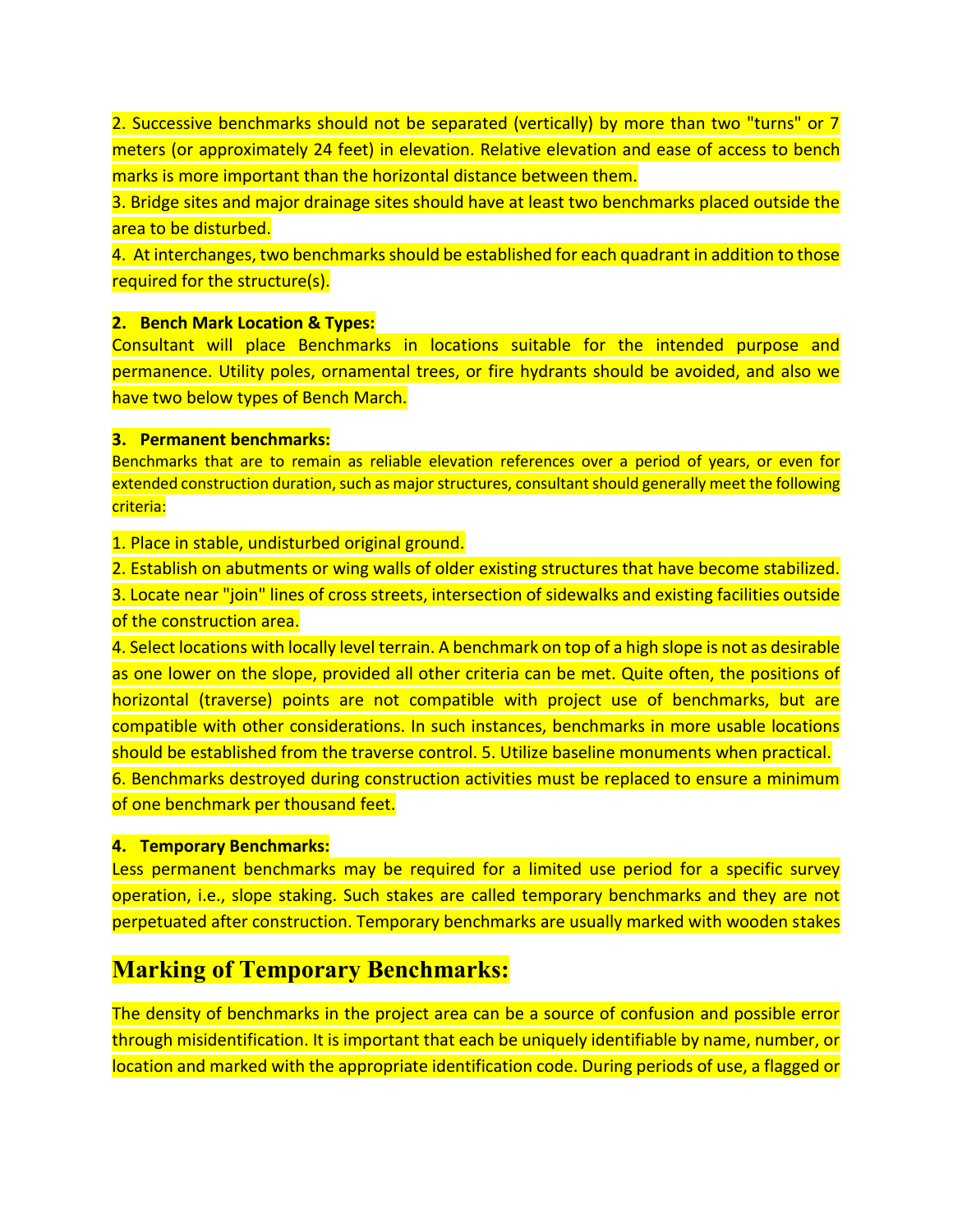painted lath can aid the rod person in the speedy location of the benchmark. Care should be used not to deface private property or structures that will remain after construction.

### **2.2 Detail Site Plan of the Project:**

A site plan is a large [scale drawing](about:blank) that shows the full extent of the [site](about:blank) for an existing or proposed [development.](about:blank) Site plans, along with [location plans](about:blank) is necessary for [planning](about:blank)  [applications.](about:blank) In most cases, site plans will be [drawn](about:blank) up following a series of [desk studies](about:blank) and site [investigations.](about:blank)

Typically, depending on the size of the [project,](about:blank) a site plan to be at a [scale](about:blank) of 1: 5000 or 1 : 1000. Used or will adjust to the site.

The [information](about:blank) shown on a site plan will vary depending on the size of the existing structures and will show all existing structures in 2D model, however, certain [information](about:blank) is likely to appear on most site plans, a site plan will prepare with below information:

- **Title [block,](about:blank) giving the [project](about:blank) name, [drawing](about:blank) type, author, revision number, status, [scale](about:blank) used, and so** on.
- **Notes highlighting changes from previous revisions.**
- Directional orientation. This could be a compass or a north[-pointing](about:blank) arrow.
- **Key [dimensions.](about:blank)**
- **Key [materials.](about:blank)**
- [Site boundaries](about:blank) and delineation of adjacent [properties,](about:blank) including where necessary, adjoining or adjacent [structures,](about:blank) and surrounding streets.
- **The [location](about:blank) of the [building](about:blank) or [buildings](about:blank) in relation to their surroundings.**
- **[Trees,](about:blank) [tree protection orders,](about:blank) and the main [elements](about:blank) of the [landscape.](about:blank)**
- **[Parking](about:blank) [areas](about:blank) with [dimensions](about:blank) or [capacities,](about:blank) [traffic](about:blank) flows, and [signage.](about:blank)**
- **[Roads,](about:blank) footpaths, [ramps,](about:blank) paved [areas,](about:blank) and so on.**
- **[Easements](about:blank) such as right-of-ways, [right of support,](about:blank) and so on.**

Site plans might also include [information](about:blank) about:

- **[Buildings](about:blank) to be demolished or removed.**
- The general extent of [earthworks,](about:blank) included, cutting and filling, the provision of [retaining walls,](about:blank) and so on.
- **The general [layout](about:blank) of external [services,](about:blank) including [drainage,](about:blank) [water,](about:blank) [gas,](about:blank) [electricity,](about:blank)** telephone, [manhole](about:blank) covers, and so on.
- The [layout](about:blank) of external [lighting.](about:blank)
- **[Fencing,](about:blank) [walls](about:blank) and gates.**
- The [location](about:blank) of miscellaneous external [components](about:blank) such as; [bollards,](about:blank) [fire](about:blank) hydrants, [signage,](about:blank) litter bins, and so on.

With the [adoption](about:blank) of [building information modelling](about:blank) [\(BIM\)](about:blank), site plans are likely to [form](about:blank) an integral part of the [project information model](about:blank) , perhaps based on a [point cloud survey](about:blank) or as [light](about:blank) detection.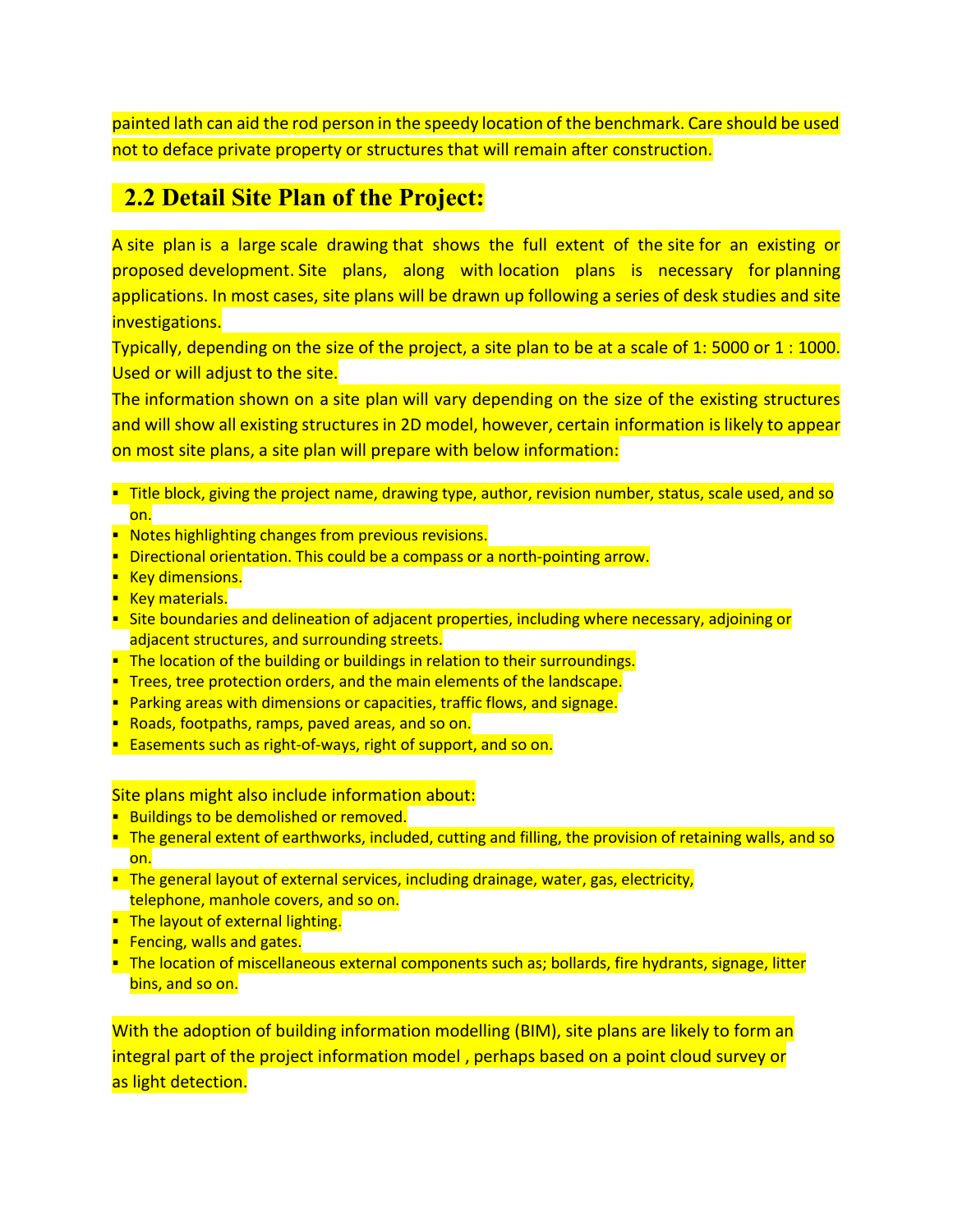# **2.3 Plotting:**

Plotting is the process that change raw data to exact picture of the survey site, and consultant will start this step after the technical data received from site. Consultant will provide below plans with all relevant data at this stage using AutoCAD, Civil3D, GIS, Google Earth and Excel sheets.

# **2.4 GIS Map:**

GIS map is the general picture of the site that shows us the real structures of the all site related structures i.e. command area, Gardens, village, roads, hill, and shops, water well, electrical polls, river, school, clinic and also show us the boundary wall of the map. The below Items will show in GIS map:

- **•** Project Coverage area.
- **•** Villages, shops, water well, electrical polls.
- **Existing and new network line**
- Public structures, school, clinic, roads, culverts and etc.
- **•** Gardens, hills and other
- Start and end points of main and branch network with exact coordinates.
- Water supply, drainage, road, rail way, west water alignments will show in different collars and different thickness.

### **Contour Plan:**

Contour plan is at topographic map on which the shape of the land surface is shown by contour lines, the relative spacing of the lines indicating the relative slope of the surface. Consultant will show the following items in this map:

- **•** Minor and major interval of the contour.
- Hills and plat land.
- Villages, city and other
- **Bench marks and its locations**

### **3. Environmental Impact Assessment (EIA):**

As part of this exercise, the consulting team should review the environmental and issues on the site, including resettlement, if required. This would include the environmental impact assessment (EIA).

A review of the physical environment should be included, but not be limited to: i) climate, ii) air quality, iii) noise, iv) soil quality and geology, v) surface water, and vi) ground water. In addition, an assessment of the biological environment should be undertaken and should include, but not be limited to: i) vegetation, ii) flora and fauna, iii) animals, and iv) protected areas or special areas in the surrounding community. Lastly, a review of the human and social environment should be undertaken and should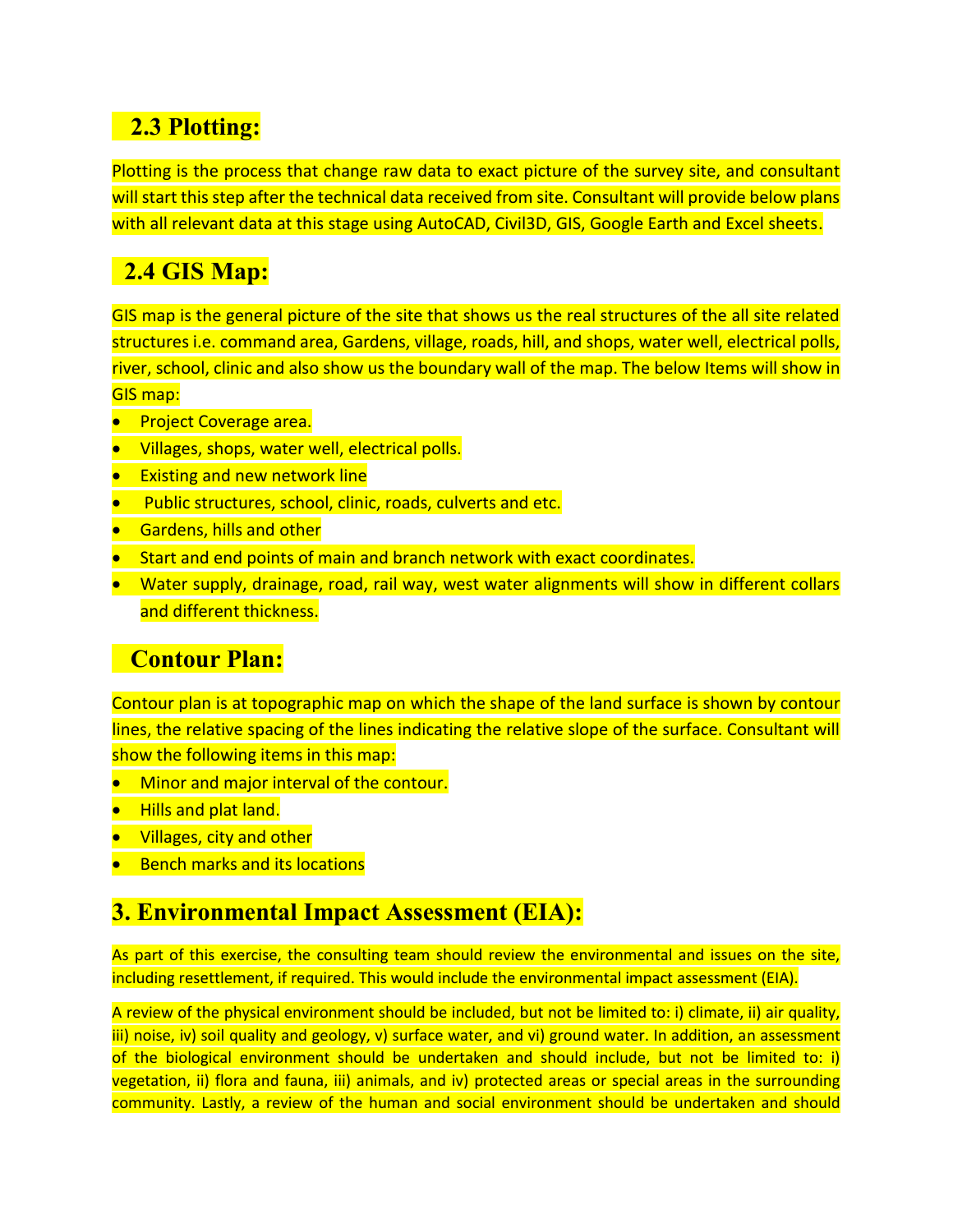include, but not be limited to: i) health and safety, ii) socioeconomic and resettlement issues, and iii) historic and cultural aspects, if applicable. At this stage, the consulting team should highlight areas of significant problems or fatal flaws and/or propose a way of both mitigating the problems and designing management plans for moving forward. While undertaking this review, it should be kept in mind that the site will be utilized for a variety of industrial activities and these impacts on the physical and social environment must be identified and mitigated in the future.

Deliverable: A full set of environmental and social analyses, including ESIAs, ESMPs, and RAPs for each IP site with mitigation and management plans proposed for key problems.

#### **5. 3.1 Climate:**

The general climate of Afghanistan is a dry continental climate. There is a great variation in climate within Afghanistan due to presence of rugged topography.

Below scope will be including in climate study of the project area:

- a) Maximum and Minimum temperature in the project site.
- b) Identify the time of maximum and minimum temperature during the year and different seasons.
- c) Specified the type of general type of the climate.
- d) Identify wind velocity and direction with the duration of the wind during the year. (this data will have collected from second sources)

#### **6. Rainfall**

The rainfall is one of the direct water inputs for industrial parks storm drainage system. In general Afghanistan receives nearly 166-230 mm in year is highest rainfall compared to others provinces.

- Identify monthly and yearly maximum and minimum rain fall and snow fall in different site of the projects.
- **I** Identify rainfall and snow fall seasons.
- This data will collect from second sources or from rain fall gauge stations which NEPA or MEW have in those provinces.

#### **7. Hydrology of the Site:**

For the Hydrological study, data will collect from Ministry of Energy and Water, USGS, free global digital data and others such as published reports. And also will collect data from available station which is installed by MEW in every river basin of Afghanistan.

#### **8. 3.2 Surface water**

The project site surface water is very important and have direct impact during the project implementation & physical phases of the project in this study the consultant will collect bellow data:

- **•** Type of soil of the project site or command area.
- **I** Identify source of surface water which are include Kariz, spring, river and other.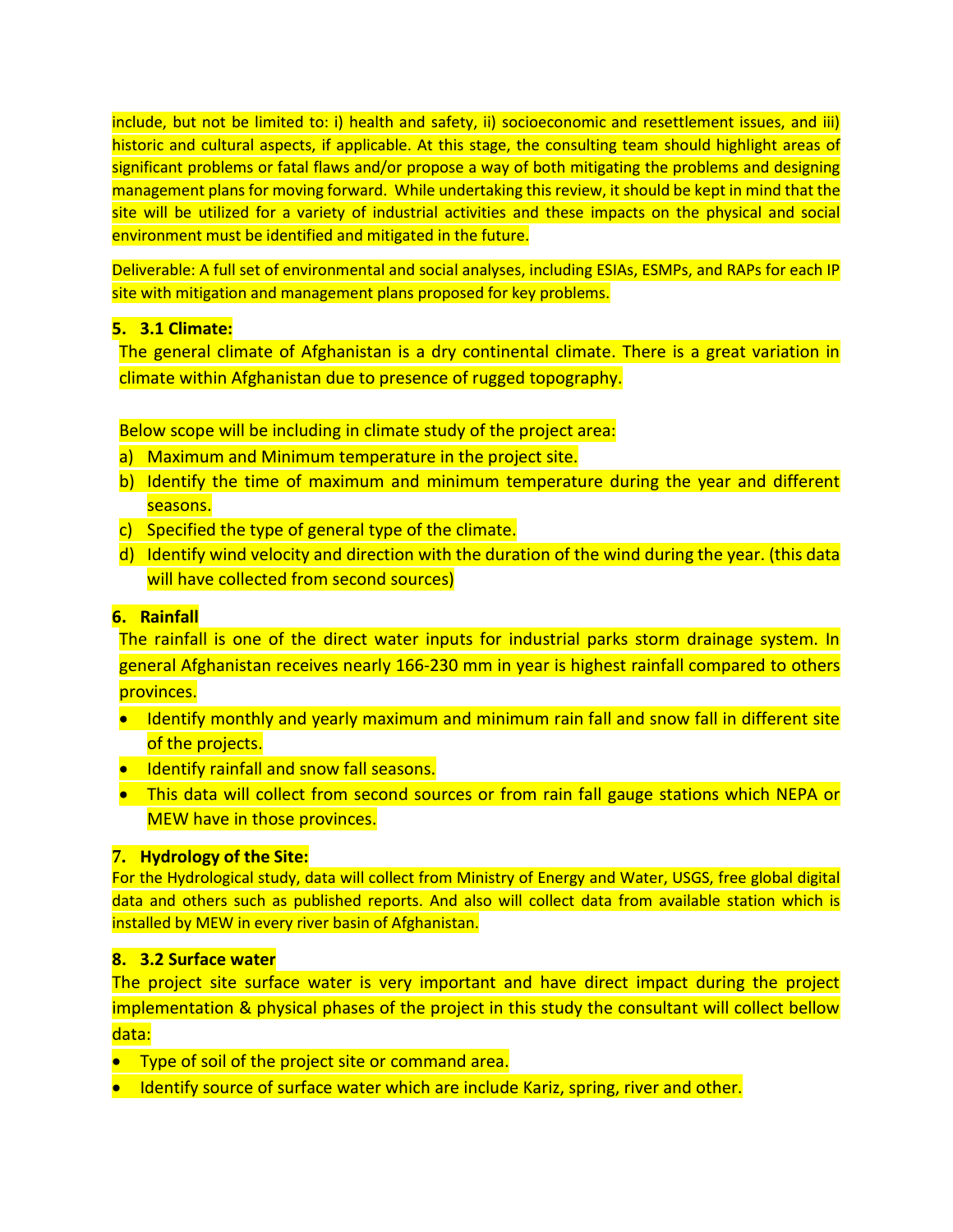- **•** Identify contribution of water for the proposed site.
- Flow of the surface water will study from historical data or direct study in the site by consultant.
- Identify monthly maximum and minim discharge of the surface water if available.

#### **9. Domestic Water demand**

To estimate the household or every single industry water demand, central statistics organization of Afghanistan have base for estimation and will find bellow information from project site.

- Total population of the industry park.
- Total demand of (both, shower and etc)
- Daily critical time for the use of water.
- Identify source of the water.

#### **Soil & Land Classification:**

Some land and soil data relevant to the study area will collect, however they are mostly at a small scale (regional/global) and not adequate for the project objectives. This implies that the accuracy of all soil and land classification elaborations will be low so, for this stage the consultant will have at last 20 locations in each park and below soil study will carry out by the consultant:

#### **Land Capability Classification**

Land capability evaluation is a qualitative methodology to classify land resources based on a several soil and land parameters. The consultant shall prepare Land Capability Classification Map consists of eight Capability Classes, decreasing from Class I to Class VIII, according to six capability limitations/sub-classes (e erosion, w wetness, z salinity, s soil, f fertility, and t topography). The first four classes correspond to relatively arable lands, while the following classes (from five to eight) are considered not arable.

#### **Geology of the Project Site:**

The consultant shall have at last 5 Boreholes at each project site with the depth of 20m and will identify below factors:

- **•** Field Permeability Test
- **•** Moisture water contents
- **•** Waterberg Limits
- **•** Sieve Analysis
- **•** One dimensional consolidation
- Direct shear test
- **Unconfined compression test for soil**
- **•** Dispensability Test
- **•** Collapse Potential Test
- **•** Water Quality Analysis

#### **Water Quality:**

The consultant will collect secondary source data for chemical, physical tests of water.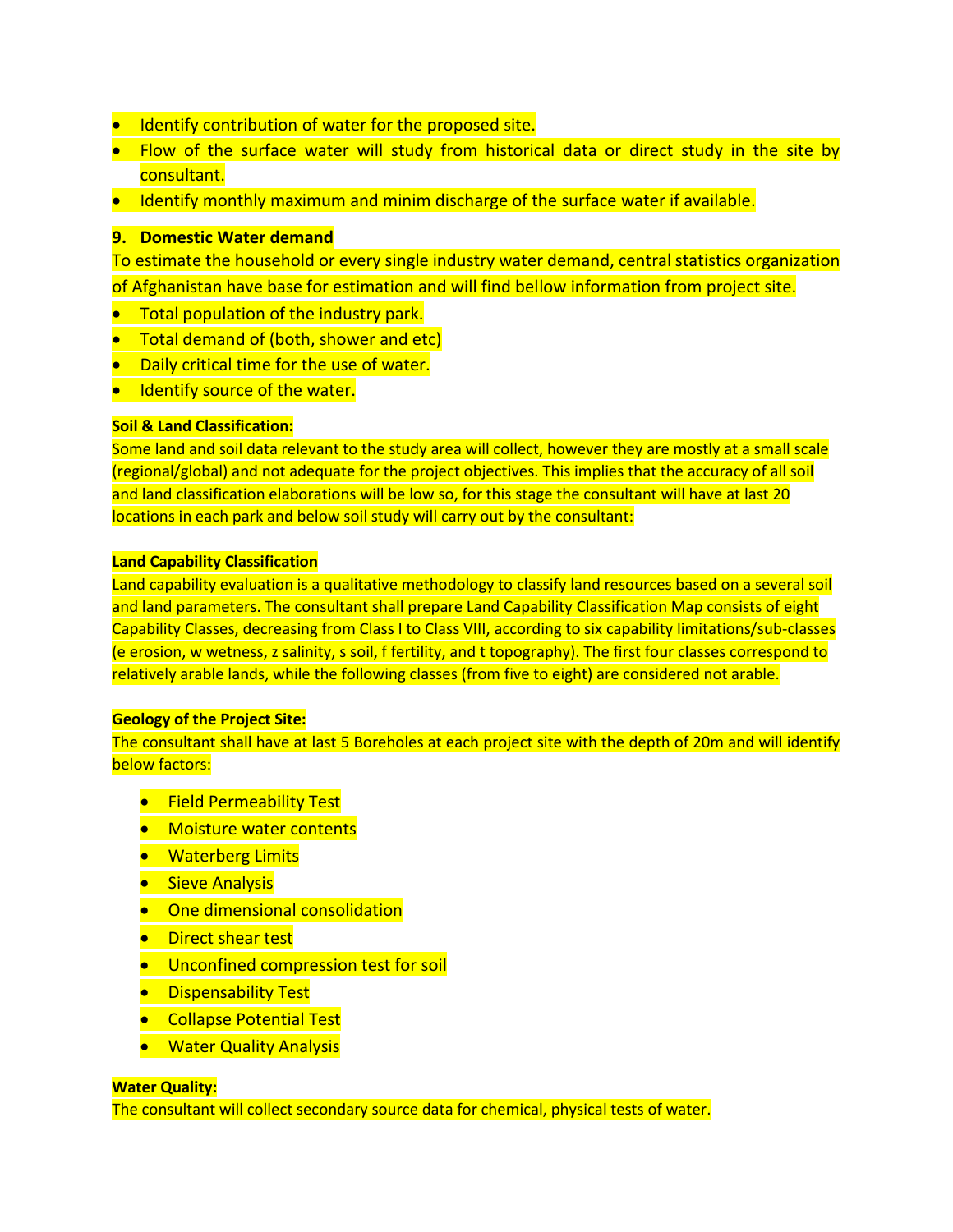#### **Air**

Consultant will carry out air quality testing for CO, SO2, NO2, O3, PM10 and PM2.5 is to be carried out at locations agreed jointly between the Consultant and Client, at last three locations shall be selected for air quality tests. Monitoring is to be conducted continuously for 24 hours at each selected location.

#### **Noise**

Noise monitoring in areas subject to traffic noise is to be conducted continuously for 24 hours at Each selected location. The meter should be located at a height of between 1.2 and 1.5 m above ground level, at least 3 m away from reflecting surfaces such as walls or buildings and generally not Subject to effects such as conversations and rustling leaves. Noise shall be measured as the LAeq in 15-minute sampling periods. The meter also should record values for LA1 and LA90. Noise monitoring is not to be undertaken during periods of rainfall or high wind. At locations unaffected by traffic noise, background noise levels may be taken for a period of 15 minutes. Consultant will select at last three locations for the noise monitoring in each project location.

#### **3.3 Detail Scope (EIA)**

- Maximum and Minimum temperature in the project site.
- Identify the time of maximum and minimum temperature during the year and different seasons.
- Specified the type of general type of the climate.
- Identify wind velocity and direction with the duration of the wind during the year. (this data will have collected from second sources)
- Identify monthly and yearly maximum and minimum rain fall and snow fall in different site of the projects.
- **Identify rainfall and snow fall seasons.**
- This data will collect from second sources or from rain fall gauge stations which NEPA or MEW have in those provinces.
- **Minimum & Maximum daily evapotranspiration data**
- Annum daily evapotranspiration data
- Monthly & yearly total evapotranspiration data in each month of the year.
- Type of soil of the project site or command area.
- Identify source of surface water which are include Kariz, spring, river and other.
- **•** Identify contribution of water for the proposed site.
- Flow of the surface water will study from historical data or direct study in the site by consultant.
- Identify monthly maximum and minim discharge of the surface water if available.
- Estimated hourly, daily and monthly surface water evaporation.
- **Estimated total water evaporation.**
- Total number of people to be resident or working in this industry park.
- Daily, hourly and monthly drinking demand of each person in the area.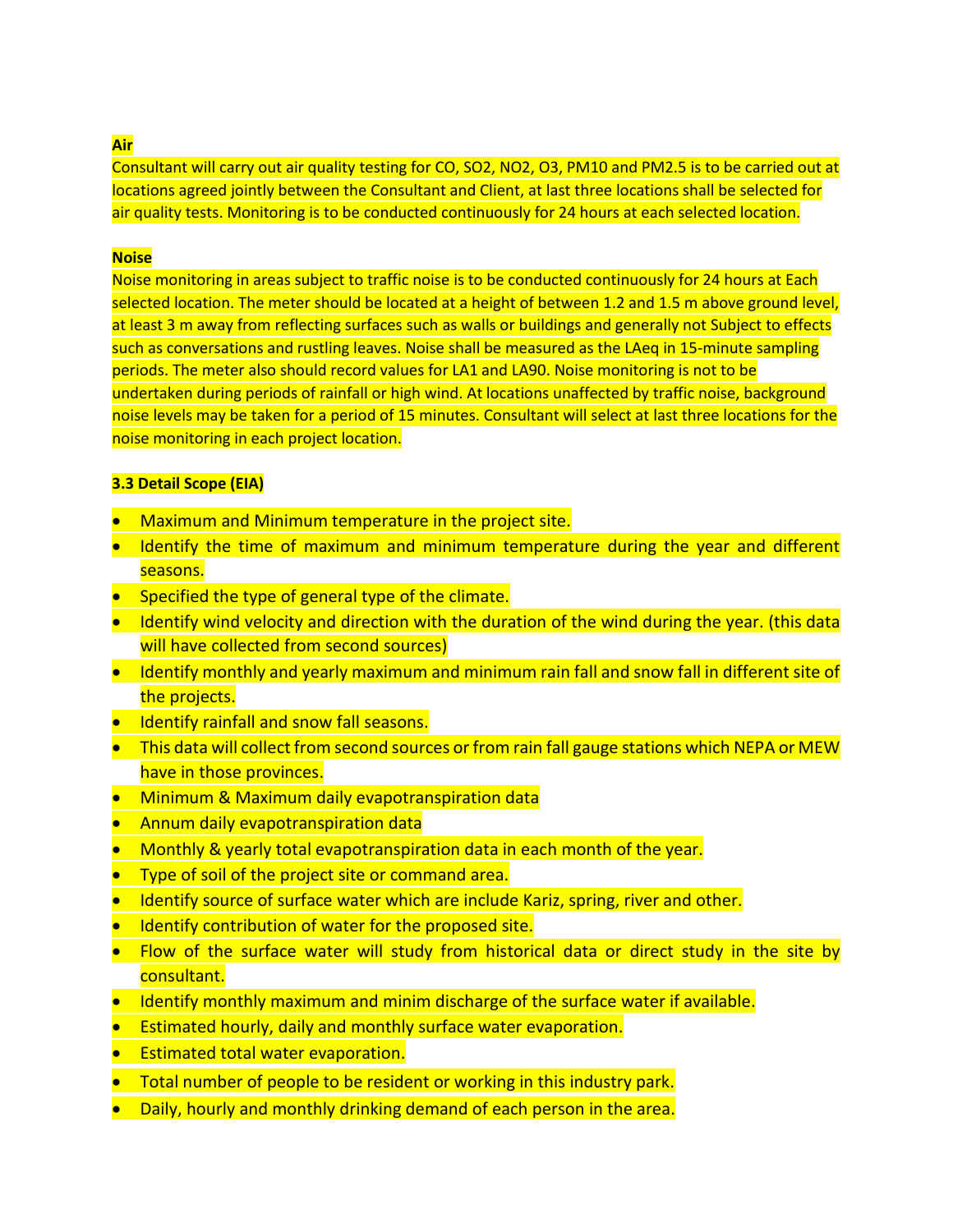- Estimation of daily average livestock water demand per number.
- Estimation of yearly average livestock water demand for all livestock in the project.
- Identify the animal to have a maximum use of water.
- Identify the maximum use session of water by animal.
- **Total population of the industry park.**
- Total demand of (both, shower and etc.)
- **Daily critical time for the use of water.**
- Identify source of the water.
- **Soil and land classification.**
- **Land Capability Classification**
- **Water quality**
- **Air quality**
- Noise information and type
- **Geology of the project site.**

### **4. Social Impact Assessment (SIA):**

Social impact assessment includes the process of analyzing, monitoring and managing the intended and unintended social consequences, both positive and negative, of plan interventions (polices, programmers, plans, projects) and any social change process invoked by those interventions.

The social impact assessment will include below studies:

- Demographical survey of the project site.
- **•** Geographical study of the project site.
- **Study the role of people and organizations.**
- Positive and negative economic study of the project.

#### **Economic Analysis of the project:**

In order to determine the economic benefits of the IP Project and to ensure that the IP Project's economic and social benefits to the government outweigh their costs, the consulting team will conduct an economic analysis for the site, which will include direct/indirect costs and benefits to the government and society. The results will be a projected economic rate of return (ERR). The economic model should allow for the changing of multiple factors and costs to see the effects of those changes on the ERR. In the consulting team's proposal, it is expected that a methodology, an approach, and clear assumptions will be identified. This would include a list of the economic indicators to be used in the model.

In this stage the consultant is responsible for the below tasks to be done:

- Gather economic data within the project area and supporting industrial parks data from concerned Government agencies and private entities;
- Identification of problems and known causes and effects on Industrial parks performance, strengths, weaknesses, opportunities, and threats to the development of the Industrial parks;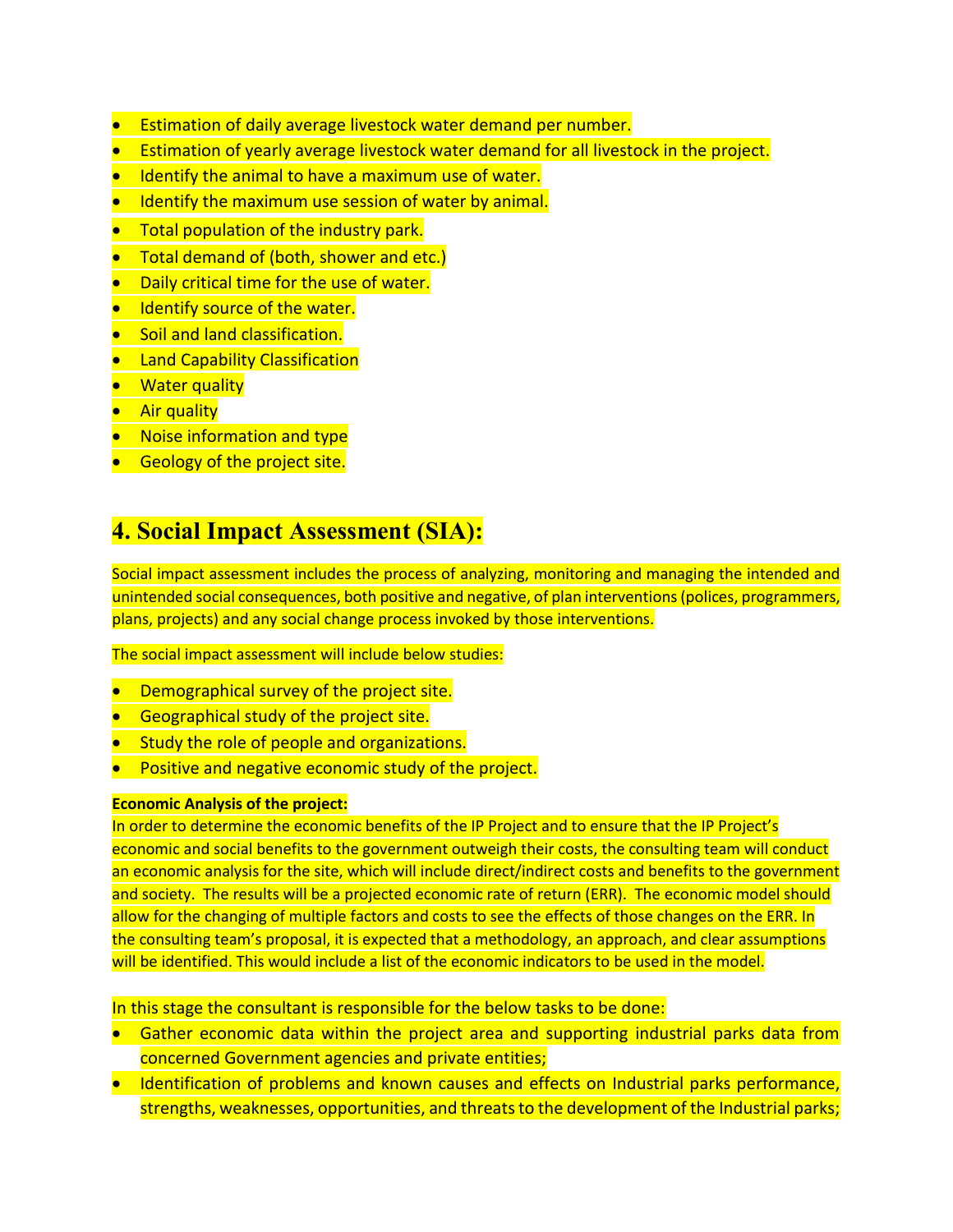- Prepare the VE/VA Study and vulnerability assessment for the proposed project;
- Prepare an economic analysis of the proposed Industrial parks the applicable industrial model, estimation of the poverty impact ratio following best practices for the Economic Analysis of Projects;
- **Prepare sensitivity and risk analysis in relation to changes in key parameters, and calculate** switching values;
- **Prepare project performance indicators and set performance targets by conducting a baseline** survey;
- During detail design stage, if required, update the economic analysis based on updated cost estimate and prepare two-page economic assessment summary for client and Stakeholder

### **Deliverables of the study**

- The Consultant will deliver the following documents as key outputs:
- Inception report
- SWOT Analysis of the sites/ Parks
- A topographical survey of the site.
- A detail site plan of the project site
- Environmental Impact Assessment (EIA) study report for these industrial parks
- Social Impact Assessment (SIA) study report
- A soft and hard copies of site plan in CAD and PDF files;
- An assessment of the private sector needs in mentioned provinces
- Market analysis Report
- An analysis of the investments required to develop these parks
- The elaboration of a consolidated feasibility study
- Industrial survey to be conducted
- An assessment of the Afghanistan institutional needs to establish, develop and promote the industrial Park
- A final report/summary of findings of the above aspects which would form the conclusions and recommendations of the work undertaken under this assignment and be an input for the formulation of the Road Map for the establishment of industrial Parks in (Name of Province)

### **Reporting of the study**

Report/Document

- The Consultant will be working in close cooperation with the client staff and continuously inform on the progress of the assignment.
- The Consultant shall prepare various reports/documents at the time and with the number of copies for printed versions as indicated below:

| duration $/$ | Number of copies |
|--------------|------------------|
| dav          |                  |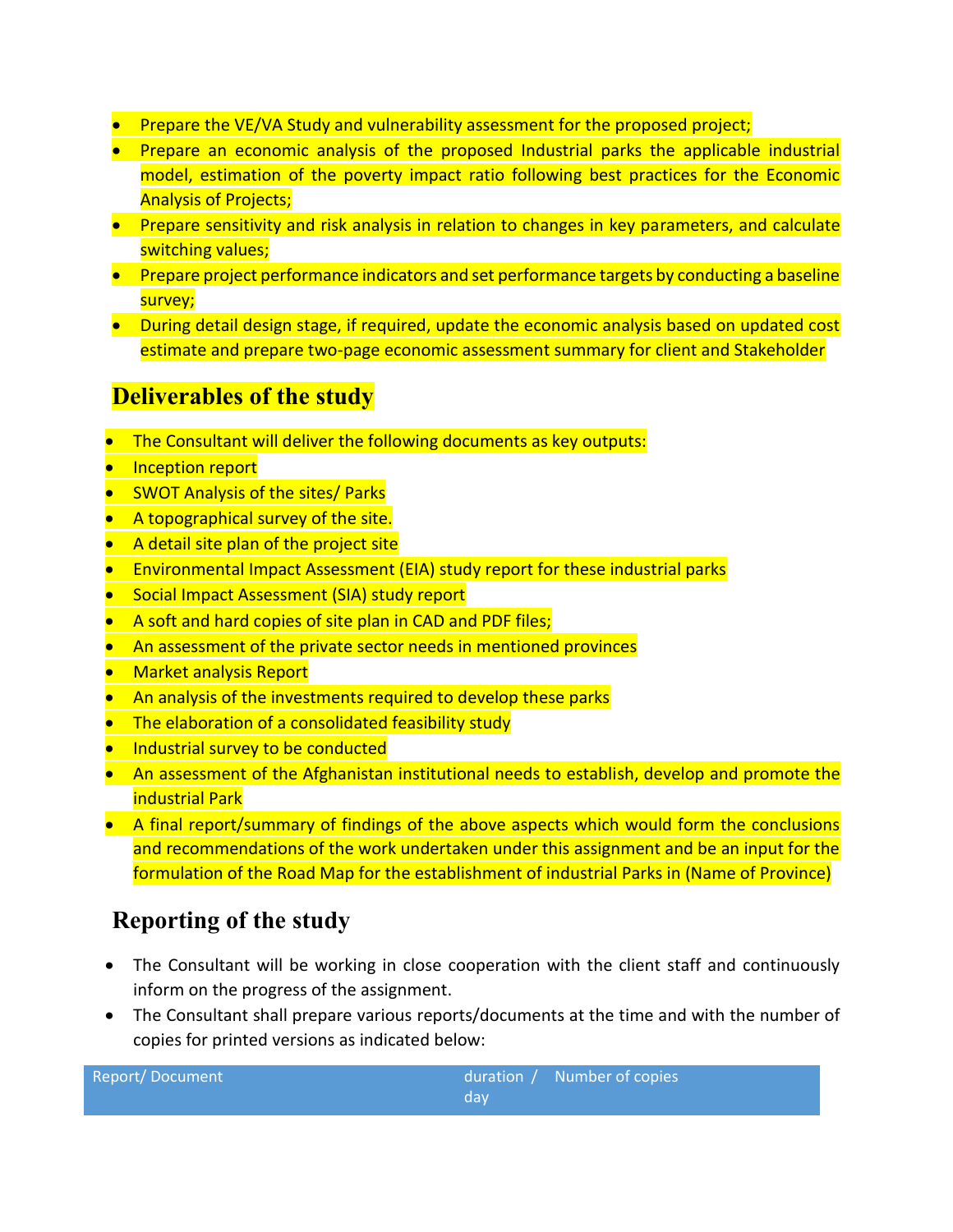| Inception report (visit of site, staffing and office,<br>documentations, progress report, activity break<br>down including weightage, mobilization and other<br>administrative activities) | Days<br>10<br>after NTP | Soft+Hard                                                                                            |
|--------------------------------------------------------------------------------------------------------------------------------------------------------------------------------------------|-------------------------|------------------------------------------------------------------------------------------------------|
| Feasible Study report of Laghman                                                                                                                                                           | 30 days                 | Soft+Hard                                                                                            |
| Feasible study report of Ghazni                                                                                                                                                            | 30 days                 | Soft+Hard                                                                                            |
| feasible Study report of Takhar                                                                                                                                                            | 30 days                 | Soft+Hard                                                                                            |
| feasible Study report of Nimruz                                                                                                                                                            | 30 days                 | Soft+Hard                                                                                            |
| Final Report and Project Submission                                                                                                                                                        | 20 days                 | This should be presented by the<br>consultant and submit a handbook of<br>the Feasibile study of IPs |

Consultant will submit an Inception Report within 20 days from notice to proceed (NTP**).** This report shall contain the preliminary findings, site and staff preparation and an updated work plan. Further details of the content of this report will be agreed upon during contract negotiations between the MOIC and the Consultant**.** Note that the payment schedule is not a fixed and absolute, but is flexible during the contract negotiation.

#### **Language of the Report**

 The consultant must prepare and submit 3 copies of handbook of the Feasibility study to the client (MOIC) as a final report in both Dari and English languages for further utilization of the General Directorate of Industrial Parks on behalf of Ministry of industry and commerce.

### **MOIC RESPONSIBILITY**

- The General Directorate of Industrial Parks of MOIC will provide all available data in hand to the consultant.
- MOIC's Project Manager (PM), will be the focal point for the consultant introducing the sites for the consultant and create harmony between MOIC and related provinces and security of its personnel are the responsibility of the Consultant.

# **SECURITY, LIVING FACILITY AND TRANSPORTATION**

 The consultant will inhabit within camp site building facility area. However, it is the responsibility of the consultant to provide security, transportation, living facilities, food and office supplies such as desk, chair, computers, printer(s), scanner(s), etc. to its personnel.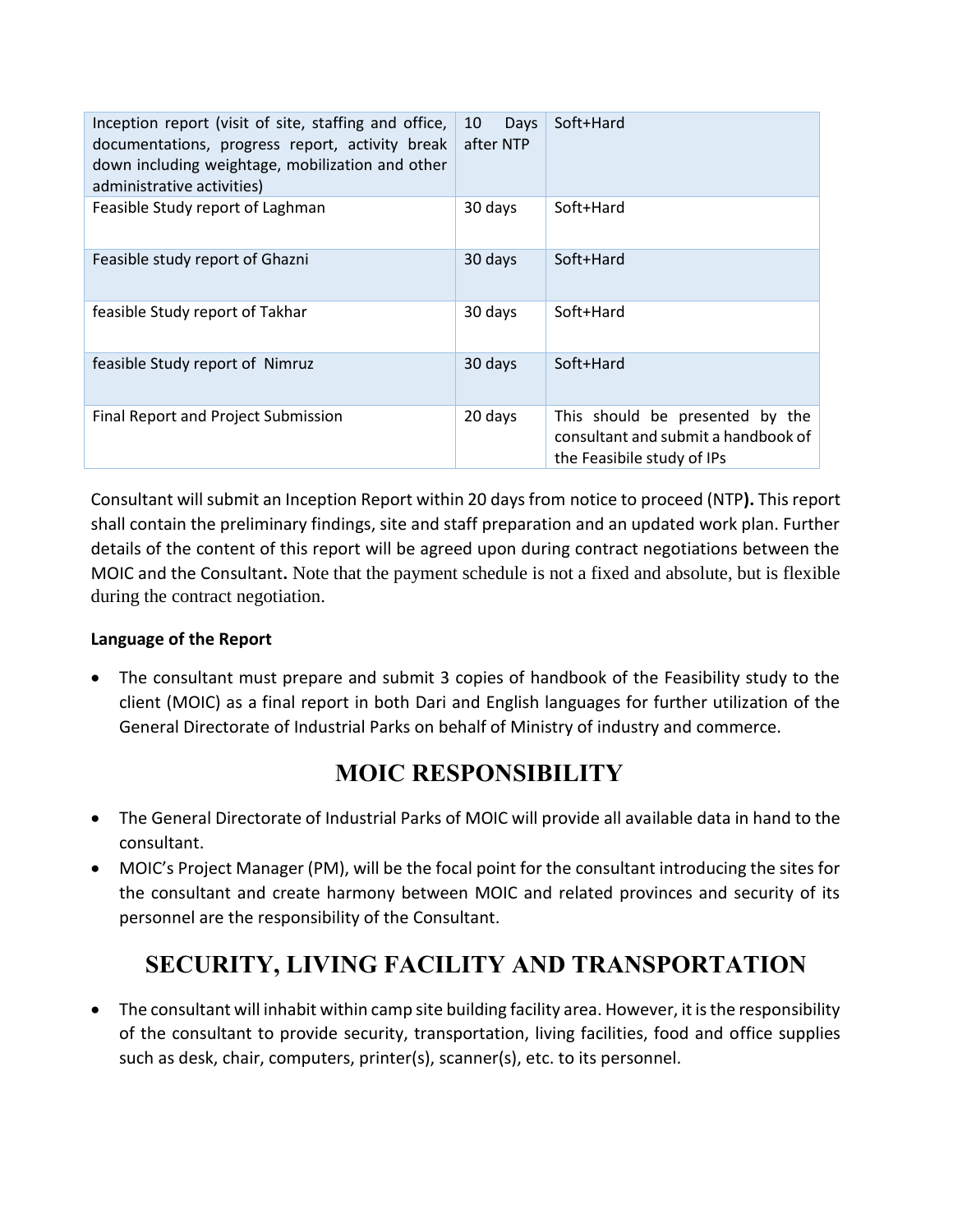## **GENERAL REMARK**

- Consultant's performance and final reports must be prepared in English, whereof three hard copies have to be submitted to the MOIC, and the soft copies in DVD. All reports have to be prepared in DIN A4 format. A separate volume in DIN A3 format is to be prepared containing all plans, drawings and photographs.
- For the final versions of reports no spiral binding is accepted. The title of the reports and identification of the specific volume has to be indicated on the spine of every final version.

### **Duration of the assignment:**

The assignment is expected to last for the duration of **(4)** calendar months from sign of the contract.

#### **Consultant Coordination and Logistics**

The Consultant should specify resources available to fulfil the requirements of the Terms of Reference. The consultant should assign a team lead for the whole duration of the contract, a team leader and a pool of technical experts (see annexes below) working both home and Provincial-based as well as a project area coordinator in the project target area until the finalization of all the expected work. The Consultant's bid documentation should provide a complete list of personnel deployed to undertake the studies, their qualifications and the functions they will assume. The qualifications of the bidder's proposed staff will be assessed by MoIC as part of the technical proposal evaluation. Based on this assessment and below-listed requirements, MoIC reserves the right to suggest changes in the consultant's pre-selected personnel. The proposer's team lead will report to the MoIC IP General Directorate, on the status of the project and the activities undertaken. Close coordination is expected between the consultant's personnel and MoIC field staff. The first mission should be no later than two weeks after the signature of the contract, as an inception mission to be held with the field level management of the MoIC project. Three intermediate missions should be planned as project review meeting and a final mission should be held to present findings to MoIC. Following the inception meeting, an inception report will be produced by the consultant and will outline the approved project work plan and specify agreed methodologies for carrying out the work envisaged in the present assignment. The consultant should report activities during the implementation of each assignment to the MoIC General IP Director and technical experts.

| <u>tev Personnel requirements: (Nev areas of specialty)</u> |                 |     |                                      |                |                 |                  |  |
|-------------------------------------------------------------|-----------------|-----|--------------------------------------|----------------|-----------------|------------------|--|
| No.                                                         | <b>Position</b> |     | # of   Qualification/ Experience     | <b>Wording</b> | <b>Estimate</b> | <b>Total</b>     |  |
|                                                             |                 | Exp |                                      | Day            | d Cost          | <b>Estimated</b> |  |
|                                                             |                 | ert |                                      |                |                 | Cost             |  |
|                                                             |                 |     |                                      |                |                 |                  |  |
|                                                             | Team            | 1   | Master in environmental Science,     | 150            |                 |                  |  |
|                                                             | Leader          |     | Agriculture, Engineering,<br>Rural   |                |                 |                  |  |
|                                                             |                 |     | Development or closely related field |                |                 |                  |  |
|                                                             |                 |     | with at least 10-15 years similar    |                |                 |                  |  |
|                                                             |                 |     | Experiences                          |                |                 |                  |  |
|                                                             |                 |     |                                      |                |                 |                  |  |

#### **10. Key Personnel requirements: (Key areas of specialty)**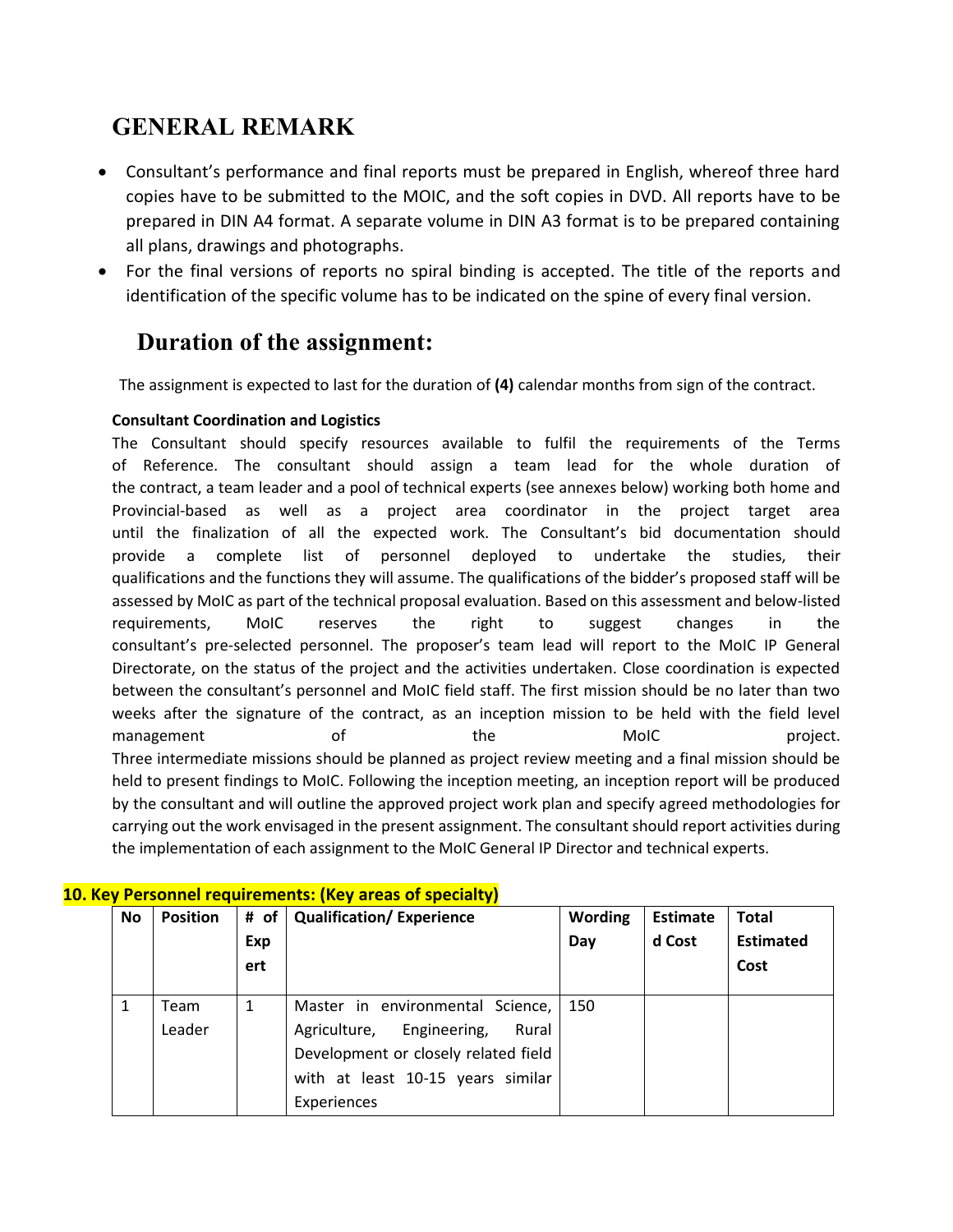| $\overline{2}$<br>3 | Structure<br>Design<br>Engineer<br>Hydrolog<br>ist                                                           | $\mathbf{1}$<br>1 | Master Degree in Civil Engineering or<br>similar, Knowledge and Experiences<br>in the design of structure design of<br>building, bridge and other small and<br>large structure. The consultant<br>should have at least 10 years of<br>experiences<br>Holding at least Master Degree Msc<br>qualification in Hydrological studies<br>and sedimentation management in<br>developing<br>countries<br>with<br>minimum of 10 years overall and | 150<br>150 |  |
|---------------------|--------------------------------------------------------------------------------------------------------------|-------------------|-------------------------------------------------------------------------------------------------------------------------------------------------------------------------------------------------------------------------------------------------------------------------------------------------------------------------------------------------------------------------------------------------------------------------------------------|------------|--|
| 4                   | Environm<br>ental<br>Engineer<br>Scientist                                                                   | $\mathbf{1}$      | relevant experience<br>A Master degree in Environmental<br>Engineering or similar, knowledge<br>and experience in management and<br>disposal including high carbon steel<br>and scrap, electronic and other<br>hazardous waste, at least 10 years of<br>environmental<br>experience<br>in<br>management, ESIA and developing<br>waste management plans                                                                                    | 150        |  |
| 5                   | Civil<br>Design<br>$\left($<br>Water<br>supply,<br>storm<br>drainage<br>west<br>water)<br>Design<br>Engineer | $\mathbf{1}$      | Minimum<br><b>Bachelor</b><br>in<br>civil<br>engineering or similar, knowledge<br>and experience wet water systems,<br>knowledge in water supply demand<br>and<br>use for<br>project including<br>modeling the consultant should at<br>least hold 10 years experiences                                                                                                                                                                    | 90         |  |
| 6                   | Road<br>Design<br>Engineer                                                                                   | $\mathbf{1}$      | Hold Bachelor or Ms Degree in Civil<br>Engineering from<br>reputable<br>a<br>institution, at least five years of<br>experience in practical design of<br>vertical and horizontal structure. The<br>consultant should at least hold 5<br>years of Experience in the related<br>field.                                                                                                                                                      | 90         |  |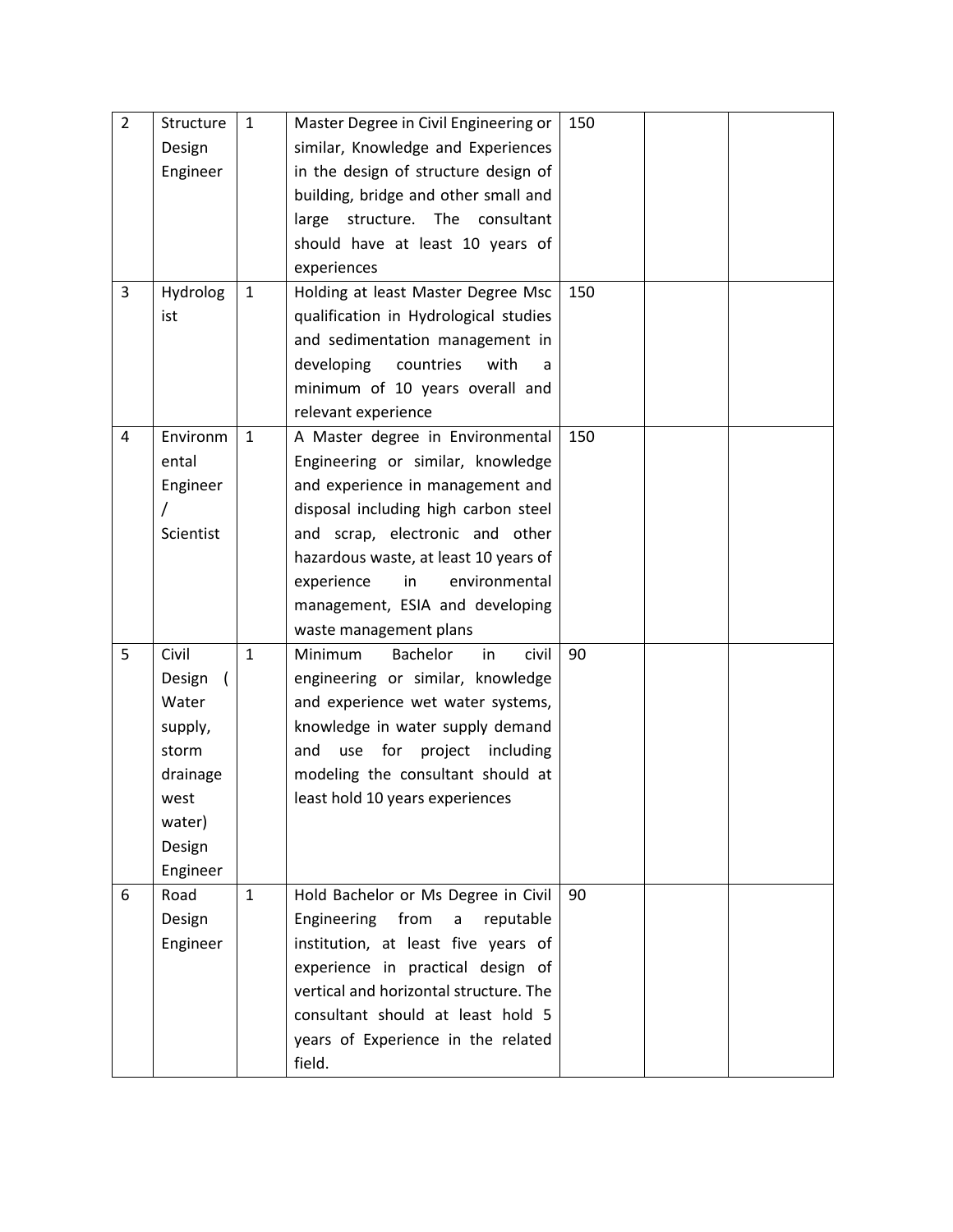| $\overline{7}$ | Electrical | $\mathbf{1}$ | Bachelor degree in Electrical/power       | 90  |  |
|----------------|------------|--------------|-------------------------------------------|-----|--|
|                | Engineer   |              | engineering, 5 years' experience at       |     |  |
|                |            |              | mentioned or related field.               |     |  |
| 8              | Urban      | $\mathbf{1}$ | Urban<br>least<br>bachelor<br>At<br>in    | 150 |  |
|                | develop    |              | development engineering, at least 5       |     |  |
|                | ment       |              | years' experience on similar feasible     |     |  |
|                | Engineer   |              | study project. The consultant should      |     |  |
|                |            |              | at least hold 5 years of experience in    |     |  |
|                |            |              | the related field                         |     |  |
| 9              | Geologist  | $\mathbf{1}$ | Bachelor Degree in Geology at least 5     | 150 |  |
|                | / Geology  |              | years' experiences in one similar         |     |  |
|                | Engineer   |              | feasible study project. The consultant    |     |  |
|                |            |              | should at least hold 5 years of           |     |  |
|                |            |              | Experience in the related field.          |     |  |
| 10             | Geodes/    | $\mathbf{1}$ | Bachelor degree in Geodesy or civil       | 150 |  |
|                | Survey     |              | engineering, must have experience in      |     |  |
|                | Engineer   |              | Topographical Survey of Roads,            |     |  |
|                |            |              | Drainage system or Canals. The            |     |  |
|                |            |              | consultant should at least hold 5         |     |  |
|                |            |              | years of experience in the related        |     |  |
|                |            |              | field                                     |     |  |
| 11             | Resettle   | $\mathbf{1}$ | Bachelor Degree of natural science        | 90  |  |
|                | ment       |              | such as geology, biology, agriculture     |     |  |
|                | Specialist |              | environmental, civil engineering etc      |     |  |
|                |            |              | or equivalent. Must have a certain        |     |  |
|                |            |              | level of knowledge and insight in         |     |  |
|                |            |              | social issue such as migration of         |     |  |
|                |            |              | including<br>involuntary<br>people        |     |  |
|                |            |              | resettlement                              |     |  |
| 12             | Economis   | $\mathbf{1}$ | The expert should preferable have a       | 150 |  |
|                | t          |              | bachelor<br>higher<br>or<br>degree<br>in. |     |  |
|                |            |              | economics and or similar field. The       |     |  |
|                |            |              | consultant should at least have 8         |     |  |
|                |            |              | years of experience in the related        |     |  |
|                |            |              | field.                                    |     |  |
| 13             | Risk       | $\mathbf{1}$ | Bachelor degree in environment            | 90  |  |
|                | Manage     |              | science or similar, the consultant        |     |  |
|                | ment       |              | should at least hold 8 years of           |     |  |
|                | Specialist |              | Experience in the related field.          |     |  |
|                |            |              |                                           |     |  |
|                |            |              |                                           |     |  |